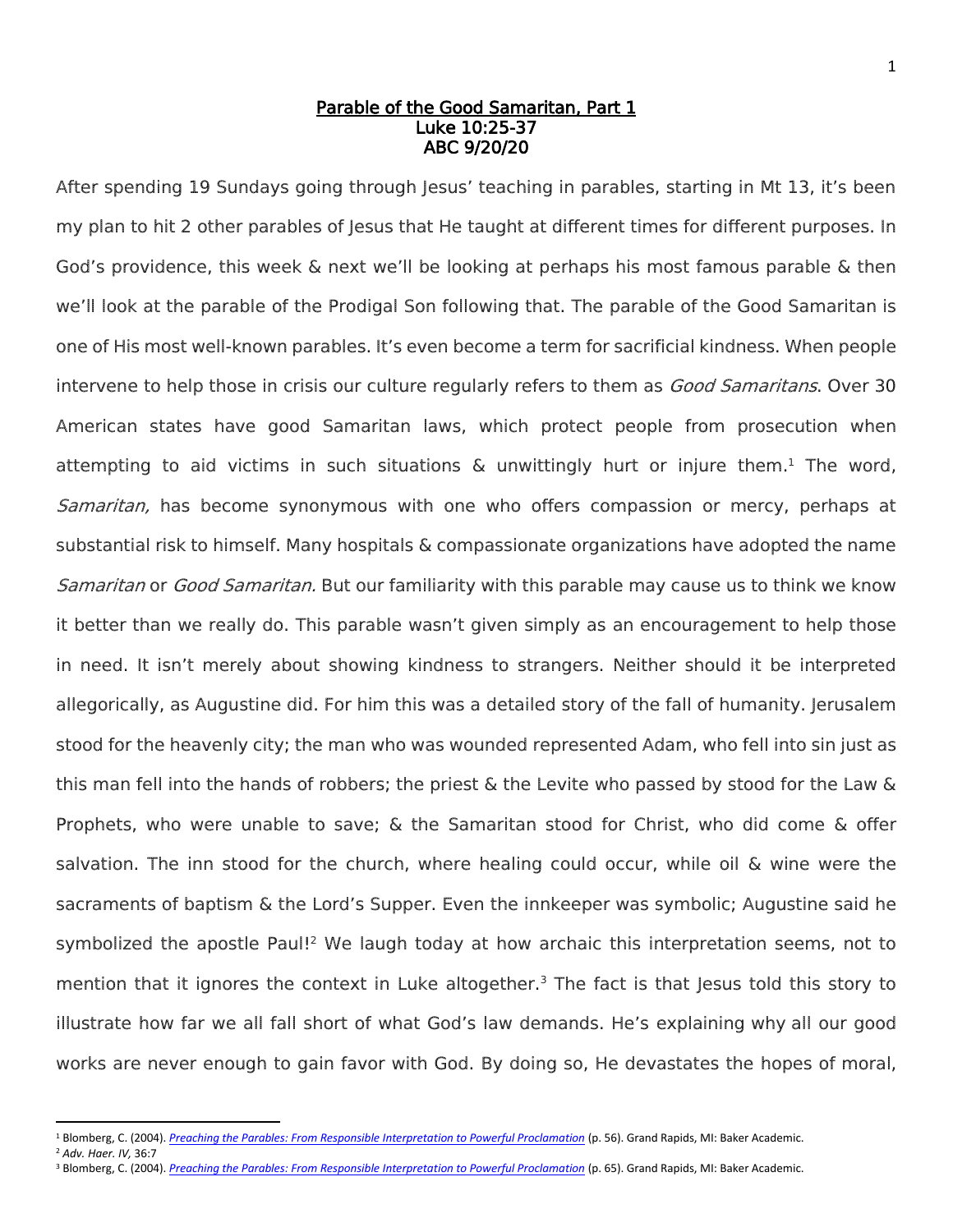religious people who think they can earn eternal life by being good people. The point of the parable becomes clear when we pay attention to its context. Jesus tells this parable to a religious legalist who was trying to lessen the impact of God's law with a hairsplitting analysis of the word neighbor. So while the parable does answer the question of who one's neighbor is (Lk 10:29), it's main purpose is to answer the question of how to inherit eternal life (Lk 10:25).

1. The Context During Jesus' ministry in Galilee He met frequently with opposition from religious leaders & their followers. Here in Lk 10, He sends 70 of His disciples on a mission to take the gospel to the cities of Galilee. He knows they'll meet with opposition, so He tells them: 10-12 Jesus then continues with some words of condemnation for the specific towns of Chorazin, Bethsaida, & Capernaum (13–16). His words to those cities are some of the harshest He ever spoke. Predictably, this further angered the religious leaders. At that point, a religious legal expert asked Jesus a question about eternal life in an attempt to trap or embarrass Him.

### 2. The Questions A. From the Lawyer 25

 $\overline{\phantom{a}}$ 

The question of the law expert can be understood to mean, *How righteous must I be to enter the* messianic kingdom that You're offering? Or, What righteousness must I show in my life to show that I'm righteous enough to enter the kingdom?<sup>4</sup> Of course, this wasn't an honest question but a stunt to try to trap Jesus. He wanted to embarrass Jesus & quibble over fine points of the law. Despite his evil motive, the 1<sup>st</sup> question he asks is a good one. It's the greatest question ever asked or answered, & one we all need to be clear on. It was frequently on the minds of those who came to Jesus to learn from Him. It's what Nicodemus wanted to know when he came to Jesus in Jn 3. It's the same question the rich young ruler raised in Mt 19. Throughout His ministry, Jesus often spoke about eternal life because that was the central promise of the gospel, the very message He came to proclaim. He said things like, whoever believes in Me should not perish, but have eternal life (Jn 3:16). Everyone who drinks of this water will thirst again; but whoever drinks of the water that I will give him shall never thirst; but the water that I will give him will become in him a well of water

<sup>4</sup> Pentecost, J. D. (1998). *[The parables of Jesus: lessons in life from the Master Teacher](https://ref.ly/logosres/jdpprbjes?ref=Page.p+68&off=1325&ctx=+into+eternal+life.%0a~The+question+of+the+)* (p. 68). Grand Rapids, MI: Kregel Publications.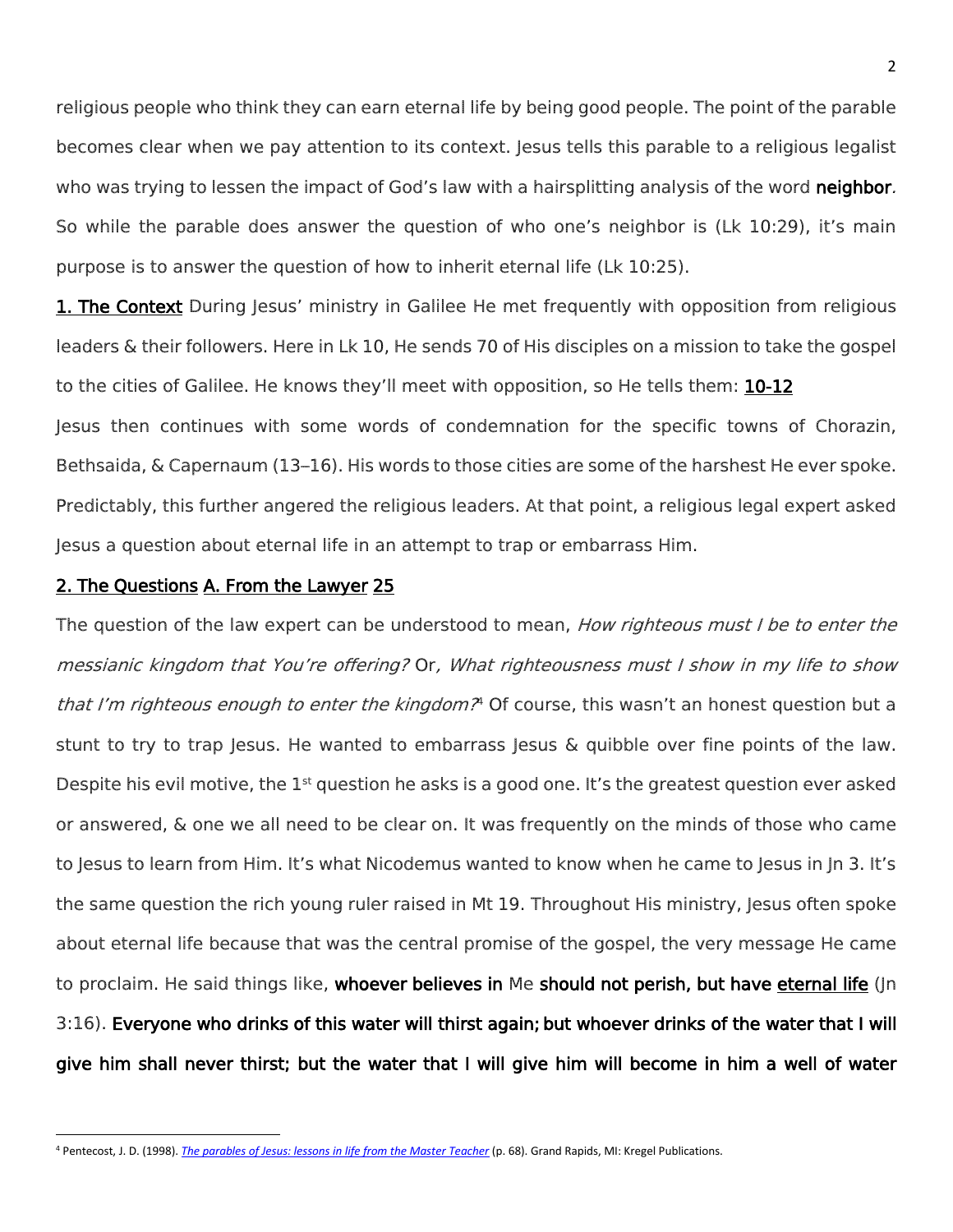springing up to eternal life ( $\ln 4:13$ -14). He who hears My word, & believes Him who sent Me, has eternal life, & does not come into judgment, but has passed out of death into life (Jn 5:24). I am the resurrection & the life; he who believes in Me will live even if he dies, & everyone who lives & believes in Me will never die ( $|n \ 11:25-26$ ). Most Jews of that day had been taught that their lineage, ceremonies, & traditions were what qualified them for God's eternal kingdom. But clearly there was a nagging sense of doubt & guilt in many hearts, because people constantly raised this question with Jesus. They feared that in spite of all their ethnic & religious qualifications, they were only maintaining a front. They knew they weren't worthy to be a part of that kingdom. So they would ask, What must we do to inherit eternal life?

**B. Jesus' Questions** Jesus answered the religious law expert's question with a question of His own. 26

He asks, *How do you read the Law? What does it say?* Jesus points him back to Scripture because that's God's word to mankind in which He reveals Himself. In reply, the lawyer quotes from Dt 6:4- 5 & added part of Lev 19:18 as well. 27

That was a perfect summary of the law's demands. It's the same answer Jesus gave in Mt 22:37– 40 when He was asked, Teacher, which is the great commandment in the Law? (36). In that context Jesus said Dt 6:5 (love God with all your heart) is the  $1<sup>st</sup>$  & greatest commandment & Lev 19:18 (love your neighbor as yourself) ranks  $2^{nd}$ . Then He added, On these 2 commandments depend the whole Law & the Prophets (40). Of course, the 10 Commandments are divided into those same 2 categories. #s 1-4 tell us what is required in loving God & honoring Him properly. #s 5-10 outline what love for one's neighbor looks like. So the entire law is summarized in those 2 commands. The lawyer here was right: love God with all your heart & love your neighbor as yourself. If he did those things perfectly all the time, never failing once in either of them, he'd have eternal life. So Jesus said to the lawyer, 28

You want eternal life? Obey the law perfectly. Love God & your neighbor perfectly & you'll have it. He's not telling him the gospel, but what the law requires.  $\&$  yet, scripture says, by the works of the Law no flesh will be justified in His sight; for through the Law *comes* the knowledge of sin (Rom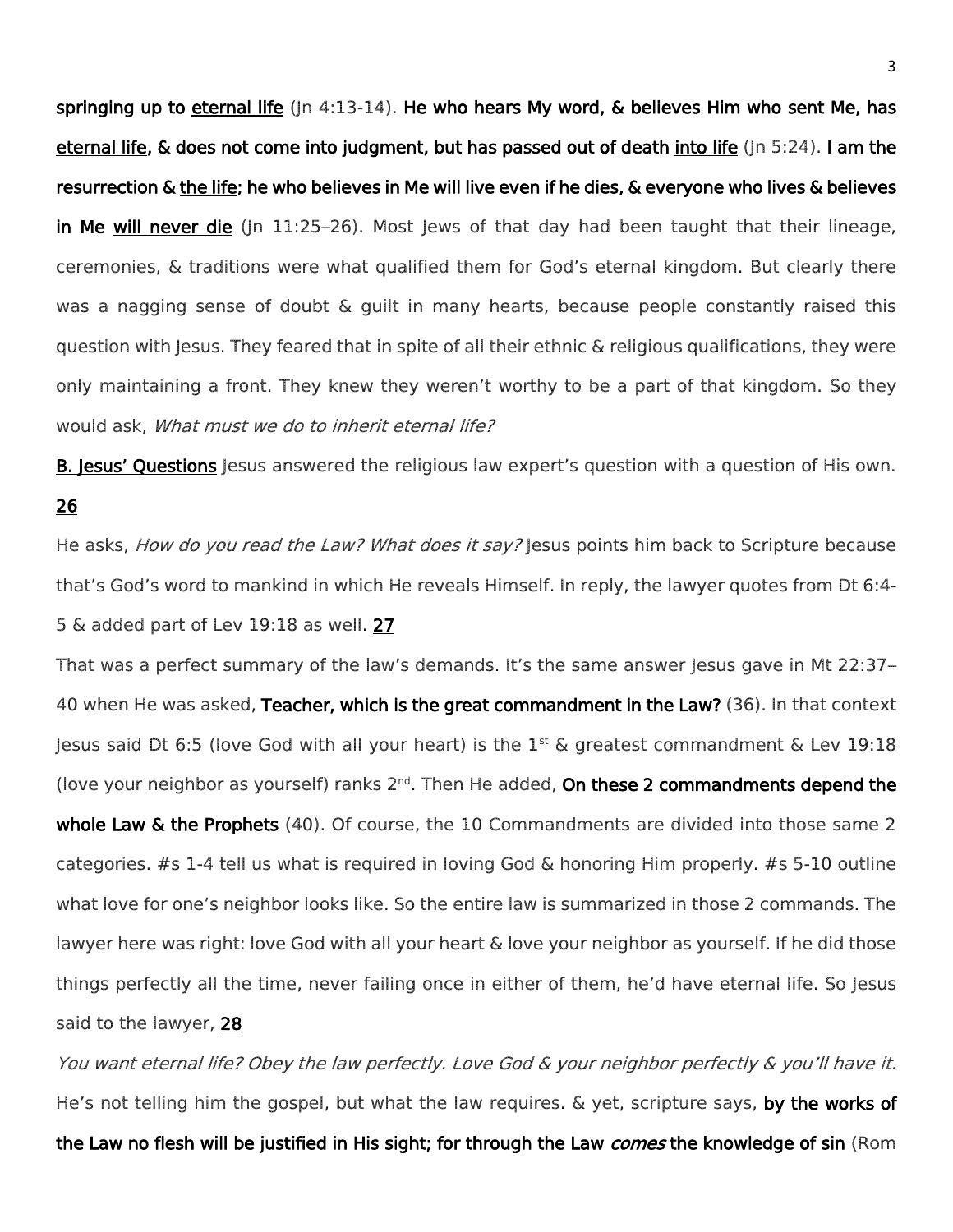3:20). Knowing we are sinners deserving God's just wrath is necessary before the gospel can be received. Jesus' reply, at  $1^{st}$  glance, seems to contradict the heart of the gospel. As Paul put it, a man is not justified by the works of the Law but through faith in Christ Jesus. . . we are justified by faith in Christ & not by the works of the Law; since by the works of the Law no flesh will be justified (Gal 2:16). What's going on here? Why didn't Jesus give him the gospel rather than point back to the law? Jesus was holding the mirror of the law up to him to demonstrate how it condemned him. If the lawyer were honest, he would've acknowledged he didn't love God nor his neighbors as he should. This man, steeped in the study of God's law, should have been broken by its message. He should've been convicted of his sin. He should've been repentant, contrite, & humble. His followup question ought to have been, I know from experience I can't keep even the most basic commands of the law. I don't love God as I should & I don't love my neighbor as myself. What hope do I have? Where can I find redemption? But instead, wishing to justify himself, he said to Jesus, '& who is my neighbor?' (29). He passes over loving God because he believed he loved God as was commanded. After all, he was Jew, wasn't he? Like the Pharisees, he trusted in himself that he was righteous, & viewed others with contempt (Lk 18:9). Jesus constantly condemned this attitude. He told them, You, guys like this lawyer & the Pharisees, are those who justify yourselves in the sight of men, but God knows your hearts (Lk 16:15). In the words of Paul, not knowing about God's righteousness & seeking to establish their own, they did not subject themselves to the righteousness of God (Rom 10:3). This legalistic lawyer was trying to make himself look good in his own sight & in others' eyes, regardless of what God thought of him. So instead of asking the question Jesus' reply ought to have brought from him, he asked, **Who is my neighbor?** (29). He skipped right over the part about loving God with all his heart, soul, mind, & strength. Instead, he wants to discuss a technical point about the identity of one's neighbor. The Jews had limited the definition to only fellow Jews & even that had limits. Whenever you ask, *Who do I have to love?* you're really saying, Tell me who I don't have to love. To ask, *Whose neighbor am I?* is to focus on what I owe to the suffering people all around me. This lawyer wanted a loophole, a legal limit on who he had to love.<sup>5</sup>

l

<sup>5</sup> Ray Pritchard, http://keepbelieving.com/sermon/the-lawyer-who-wanted-a-loophole-christ-speaks-to-the-problem-of-religious-hypocrisy/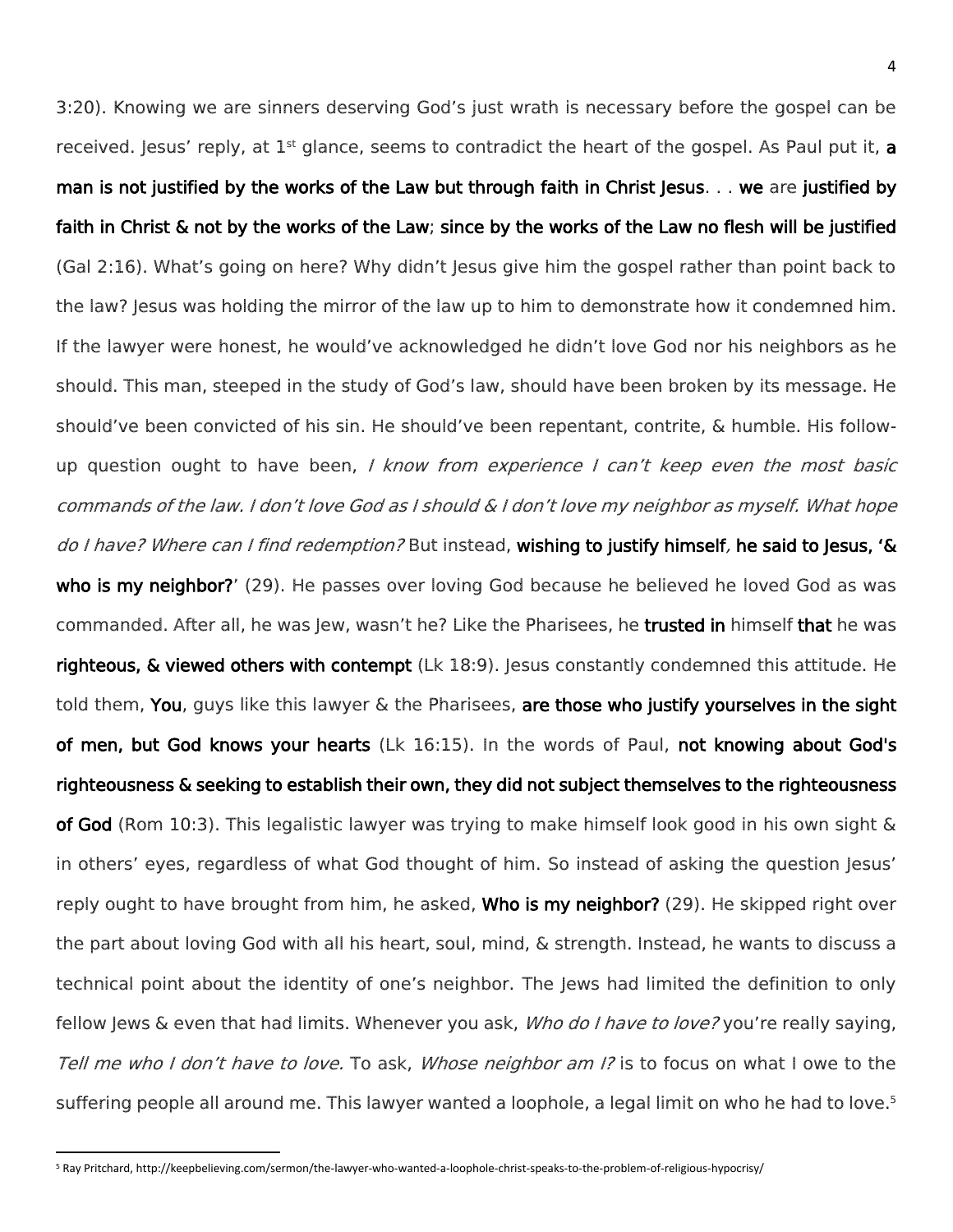As Jesus said, the traditional rabbinical & popular interpretation of Lev 19:18, Love your neighbor as yourself, is You shall love your neighbor & hate your enemy (Mt 5:43). That takes all the force out of the command. Why? Because if you're free to hate your enemy, you're relieved from the duty of loving anyone whom you decide to regard as an enemy, you have no legal or moral obligation to love anyone you don't really want to love. It's obvious where this man was going. He wanted to entangle Jesus in a debate about who a neighbor is  $\&$  isn't. He figured he could justify himself if he could make a convincing defense of the traditional notion that one's enemy is not one's neighbor. At this point, Jesus could have dismissed him & gone on with His teaching. But Jesus shows gentle compassion to this stubborn, self-righteous man. He's modeling for us the same principle He's about to illustrate with a parable. It's a principle He both taught  $\&$  lived: love your enemies & pray for those who persecute you (Mt 5:44). Even though this lawyer managed to ignore Jesus' attempt to convict him of his sin, even though the man's motive was to try to elevate himself while putting Jesus down, Jesus replies to him with tenderhearted, longsuffering kindness. It's not the rebuke the man deserves. Instead Jesus tells him a story  $\&$  it's one of His most powerful parables. It would certainly have been enough to shatter the pride of any sensitive seeker of divine truth. It's a crushing story that produces immense conviction, both then & now. But this isn't simply a lesson on how to help the less fortunate, although it has implications for that. This isn't a lesson for children about how to share their toys & be kind to the new kid in class. This is a story told to a religious nonbeliever, a self-righteous man, as an evangelistic effort to bring him to see his sinfulness & his need for God's mercy. It was Jesus' appeal to a doomed, but deeply religious, soul. Jesus was urging the man to wake up & see how lost he really was.

#### 3. The Parable 30-35

Again, the fact that Jesus continued to answer this man was an act of grace. Jesus' reply stands out for its warmhearted, gracious, & loving restraint. As in most of Jesus' stories & parables, He has one simple point to make. There are lots of details & plenty of secondary implications, but what's important here is the central lesson. The story begins with a journey on a dangerous road. It's the road from Jerusalem to Jericho (30). The road is real. The lawyer  $\&$  anyone listening were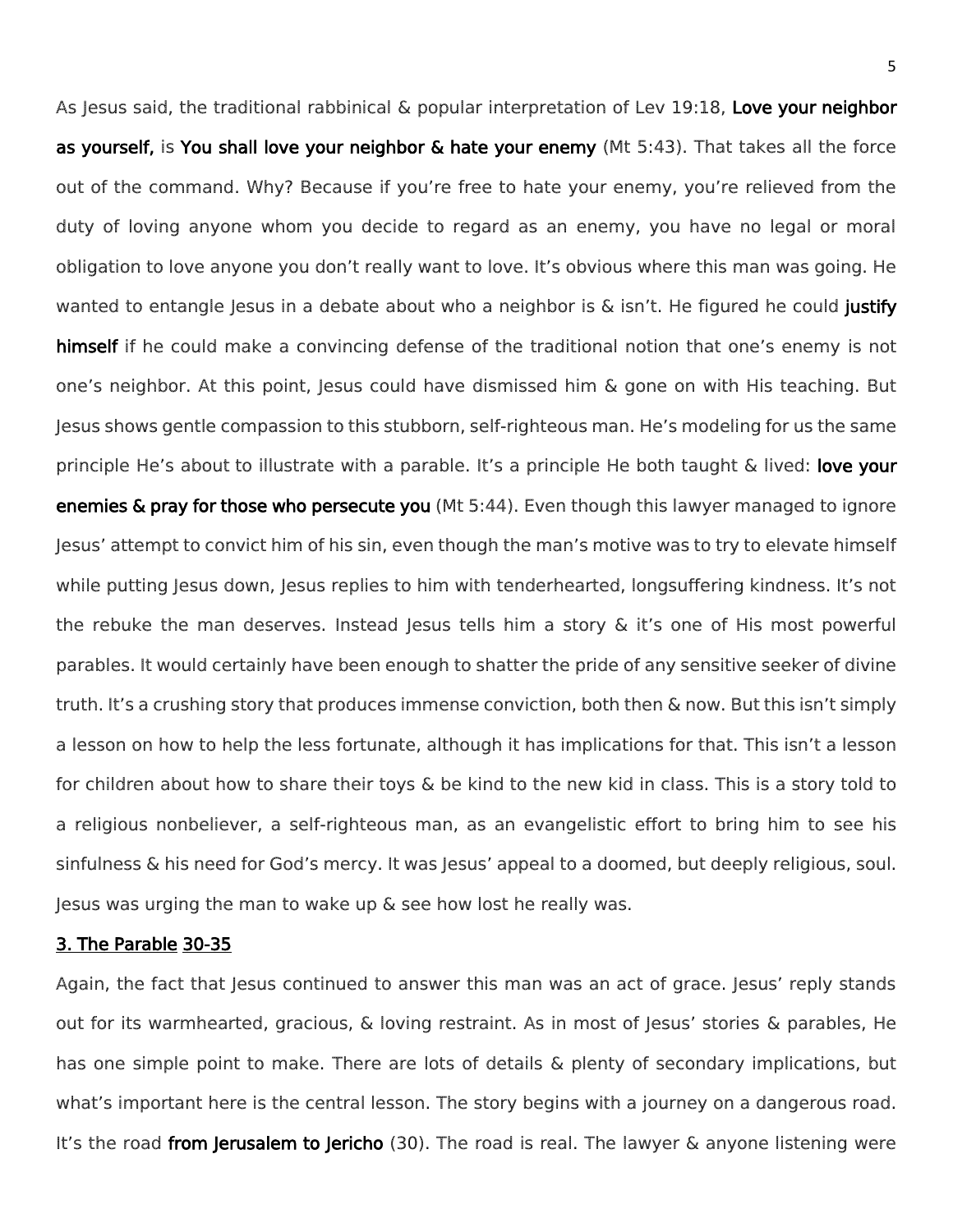familiar with it. Some of you have travelled it. From Jerusalem (2,474 ft) to Jericho (-864 ft) is 3,300foot drop in elevation across 16 miles of winding road, crossing rough terrain. In places, a steep cliff borders the road. Much of the route is lined with caves & boulders, which offered hideouts for robbers. In Jesus' story, the predictable happens. A man traveling alone on that road is jumped by a band of brutal thieves. They didn't just rob him; they stripped him naked. They didn't just take his money; they took everything he had. Then they beat him & left him for dead. He was in critical condition, a dying man on a desert road. It wasn't a good place to be. At this point in the story, Jesus introduces a bit of hope. 31a

A. The Priest This appears to be good news. Here comes a servant of God, one who offers sacrifices for people in the temple, a spiritual man who should be the epitome of compassion (Heb 5:2). A priest would be familiar with the Mosaic law. He would know God says, You shall love your neighbor as yourself (Lev 19:18). He would know that vss 33-34 of the same chapter develop the principle of neighborly love by applying it to strangers in particular. When a stranger resides with you in your land, you shall not do him wrong. The stranger who resides with you shall be to you as the native among you, & you shall love him as yourself. A priest would know Micah 6:8: what does the LORD require of you But to do justice, to love kindness, & to walk humbly with your God. He'd be aware that he who shuts his ear to the cry of the poor will also cry himself & not be answered (Prov 21:13). The principle spelled out in  $|s \t2:13$  was woven into the OT as well: judgment *will* be merciless to one who has shown no mercy. The priest would be familiar with Ex 23:4–5:

## If you meet your enemy's ox or his donkey wandering away, you shall surely return it to him. If you see the donkey of one who hates you lying *helpless* under its load, you shall refrain from leaving it to him, you shall surely release  $it$  with him.

So if a person found his enemy's donkey in a ditch, he was obliged to rescue it & had the even greater duty to help a man in critical condition. But that flash of hope in the story was short-lived. When the priest saw the injured man, **he passed by on the other side** (31). The Greek signifies the priest deliberately moved to the other side of the road. He went out of his way to avoid the injured traveler, purposely ignoring the man in need. The priest obviously had no compassion for people in distress. Jesus turned the lawyer's question on its head. The question he asked was, **Who is my**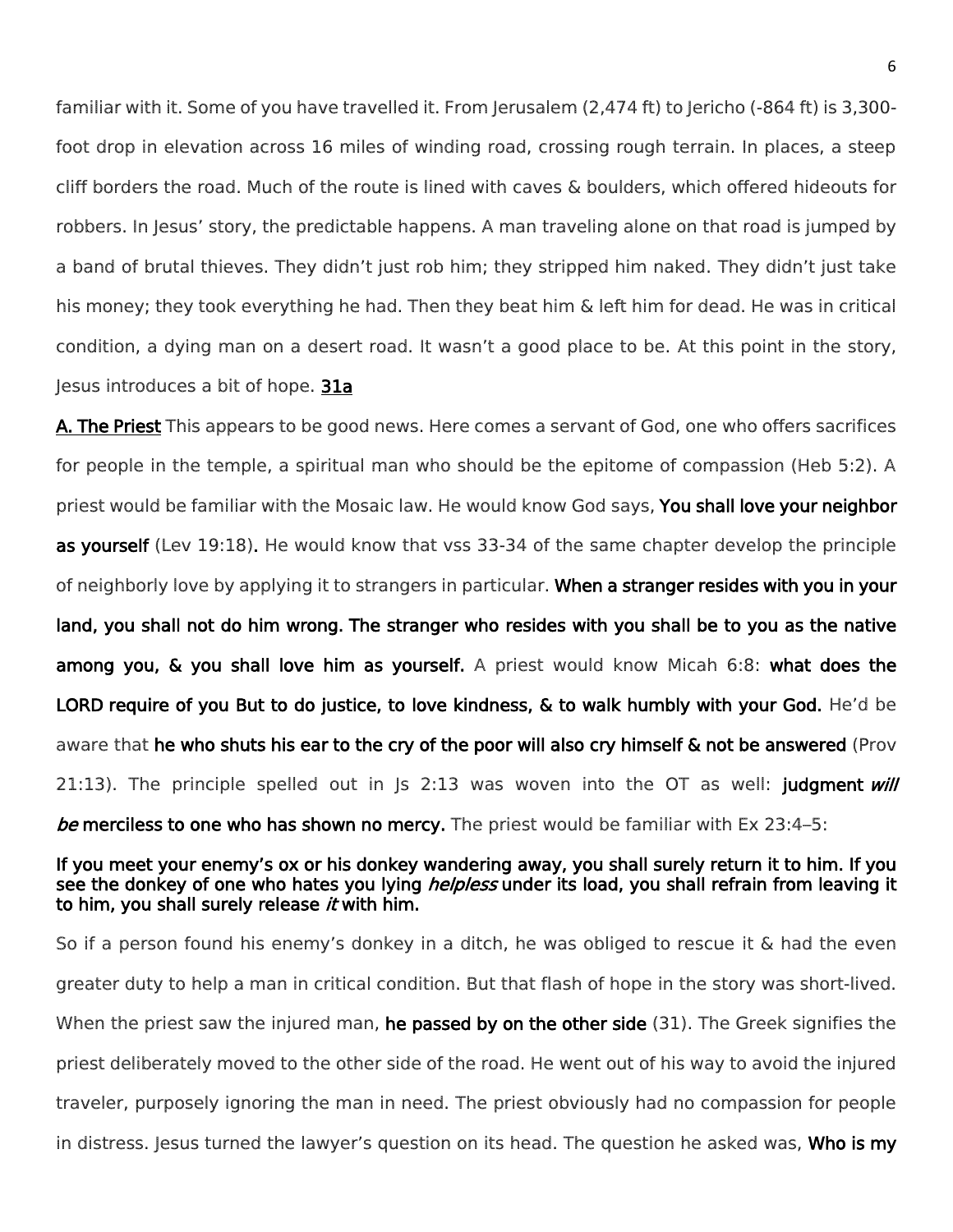neighbor? But that's not the right question. Jesus is showing him that compassion isn't confined. It isn't seeking for definitions of what neighbors are qualified to deserve help. The duties of the 2<sup>nd</sup> great commandment aren't defined by the question of who our neighbor is. In fact, the opposite is true: genuine love compels us to be neighborly even to strangers & aliens. We're to be neighborly to anyone who is suffering that God brings to us & we have the means to help. The full meaning of the  $2^{nd}$  great commandment includes the principle Jesus made clear when He said, We must love even our enemies (Mt 5:44). They are our neighbors, too, & therefore we're obligated to do good to them & pray for them. This priest represents anyone with full knowledge of the Scriptures & a familiarity with the duties of the law, who is expected to help, but doesn't.

# B. The Levite The next vs introduces a Levite. 32

All priests were from the tribe of Levi. But those who served as priests were descendants of Aaron (one of the sons of Levi). The term *Levite* referred to descendants of Levi who weren't also descended from Aaron. They served in secondary roles in the temple. They were assistants, temple police, & those who worked behind-the-scenes maintaining the temple grounds. But their lives were devoted to religious service, so they were, like the priests, expected to know the Scriptures. When this Levite came upon the injured man, he did the same thing the priest had done. As soon as he saw him lying there, he moved to the opposite side of the road. Here was another man devoid of compassion & without lovingkindness. These 2 religious men, a priest & a Levite, represented that society's most esteemed & religious figures. But they didn't really know God. Neither was truly fit for heaven & were therefore objects of God's wrath (Eph 2:2, 5:6; Col 3:6). They didn't truly love God, because if you love God, you keep His commandments. They also didn't love their neighbors, because when they faced a real & urgent need & had an opportunity to demonstrate love, they refused. They are illustrations of religious hypocrites, outwardly observing the law as they defined it & devoting their lives to the service of the temple but lacking any real obedience to God. Of course, it's right to condemn the indifference of these men & look upon their actions with scorn. But in doing so, we condemn ourselves as well. Their attitude is precisely what we see in human nature today, even within, especially within our own hearts. We think, I don't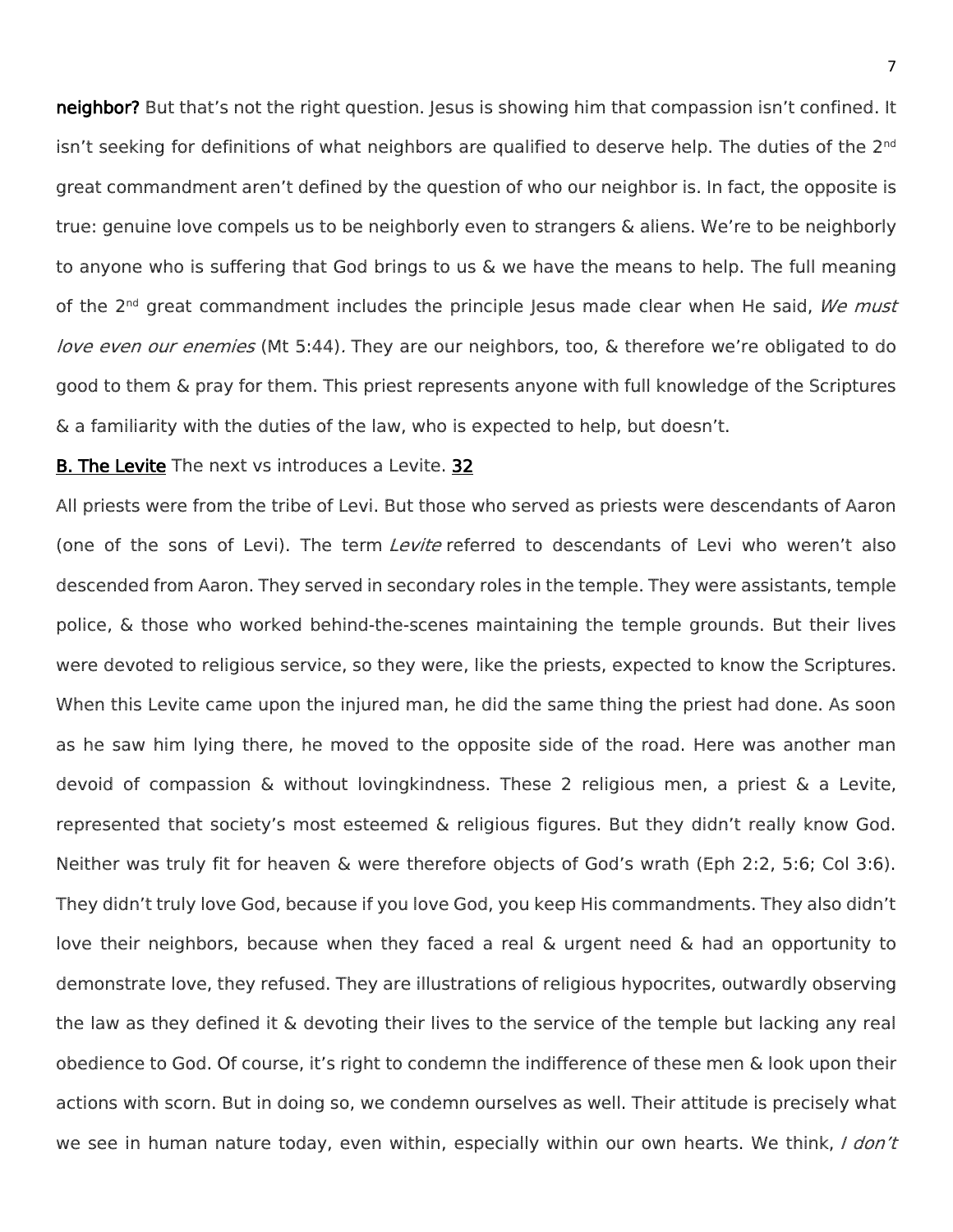want to get involved. I don't know what this man, or the people who beat him up, might do to me. I'm busy. I have things to do. If I help any plans for the day are shot! We must admit that we too are guilty of this kind of indifference, insensitivity, & careless disregard of people in need. Even if we don't turn away every time we see someone in need, we all fail in this duty enough to stand guilty before the law with its demand for utter perfection. Jesus makes that point unmistakable by introducing us to the Good Samaritan.

**C. The Samaritan** comes as an unexpected twist in Jesus' story. In the Jewish mind there was no such thing as a *good Samaritan.* The terms didn't belong together at all. Sometime after the priest & Levite had passed by, the Samaritan arrived. 33

Unlike the professional clergymen, the Samaritan **felt compassion** when he saw the bloodied body of the traveler who was, most likely, a Jewish man. That would be understood by Jesus' listeners, because the setting of the story is in Israel, on a desert road heading out of Jerusalem. Gentiles rarely traveled there, much less Samaritans. In the minds of Jesus' original audience, a Samaritan would be the least likely source of help for a Jewish traveler in distress on the Jericho road. Jews despised Samaritans & vice versa. Mutual hostility divided these peoples for centuries. Jewish people considered the Samaritans ethnically & religiously unclean, & the Samaritans reciprocated that & resented & despised their Jewish cousins. The Samaritans were descendants of Israelites who'd intermarried with pagans after the Assyrians forced most of the population of Israel's Northern Kingdom into exile in 722 BC (2 Kings 17:6). When the Assyrians conquered Israel's Northern Kingdom, they carried away much of the population into captivity & purposely populated the land with pagans from other Gentile lands (24–25). Some Israelite stragglers remained or returned to the land after most of their brethren were taken away & these Israelites mixed with & married the pagan settlers. They kept some traditions that were rooted in OT but blended enough pagan beliefs into the mix that Samaritan worship ultimately became different from either Judaism or paganism. Jews saw Samaritans as corrupt, unclean, & treasonous to the God of Scripture. They regarded the Samaritans as apostates who were guilty of idolatry. As far as the Jews were concerned, the Samaritans' very existence was evil (1 Kgs 14:16; 2 Kgs 17:22). The Samaritans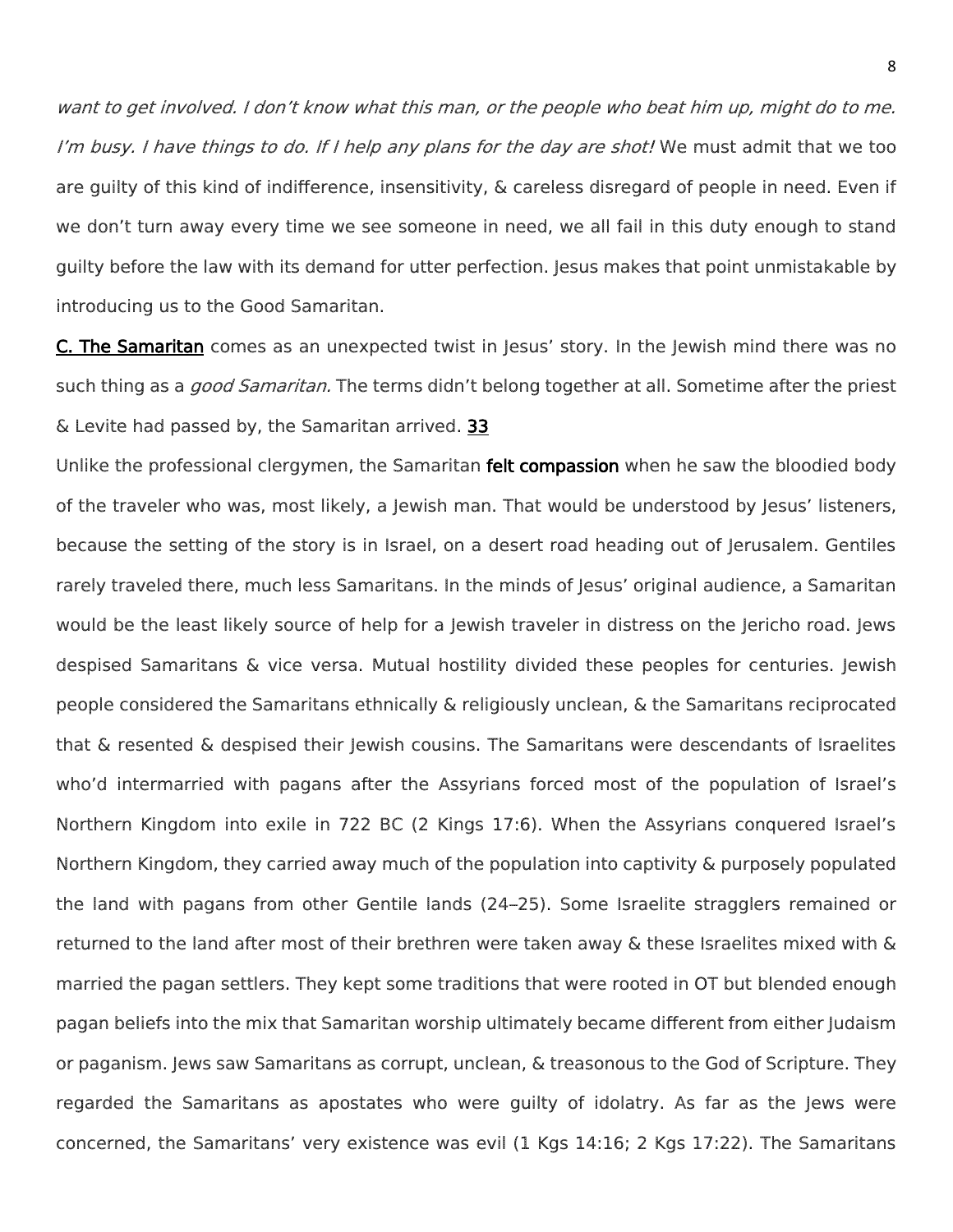built a temple of their own, with counterfeit priests & unlawful sacrifices. By the Jews' thinking, they were worse than pagans because they'd polluted the one true religion. The Samaritans' hatred for the Jews was at least equal to that. In 137 BC, John Hyrcanus I, later a Jewish high priest & ruler, defeated the Samaritan nation.<sup>6</sup> The Jews demolished the Samaritan temple on Mount Gerizim. & although that temple was never rebuilt, the Samaritans insisted that Gerizim was the only legitimate place of worship (Jn 4:20). In Jesus' time, animosity between Jews & Samaritans was fierce. The depth of the Jews' contempt for their wayward cousins is seen not only in how they avoided traveling through Samaria, but perhaps even more in how they spoke about the Samaritans. At one point some frustrated Jewish leaders, losing a public debate with Jesus but trying to discredit Him, spat out the worst insult they could imagine: Do we not say rightly that You are a Samaritan & have a demon? (In 8:48). See what they thought of Samaritans? Comparing them with demons. Jews  $\&$  Samaritans could be compared today to the hatred between liberals  $\&$ conservatives politically. For a Jew to call another Jew a Samaritan would be like you calling me an arsonist, terrorist, or scum of society.

So here is a Samaritan man, whom the typical Jewish religious leader would assume is the blood enemy of the injured traveler. This is Hatfield & McCoy stuff. If the priest & Levi turned their backs, what will this Samaritan do when he sees a helpless Jew out in the middle of nowhere? Kill him & mutilate his corpse? Nope. When he saw him, he felt compassion (33). What is compassion? When Noah Webster published An American Dictionary of the English Language in 1828, he began his definition of compassion this way: *A suffering with another; painful sympathy*...<sup>7</sup> Did you catch that? Painful sympathy. I like that, but I find it challenging. & compassion is more than a feeling. It's not just an emotion. It's more than feeling sorry for people in difficulties. Biblical **compassion** means you see the problem, you're moved by the need, you go to where the problem is, & you get your hands dirty trying to help someone get their problems solved & brought to a better place. The question isn't, Who is my neighbor? But rather, Whose neighbor will I choose to be to those God

 $\overline{a}$ 

<sup>6</sup> www.britannica.com/biography/John-Hyrcanus-I

<sup>7</sup> https://1828.mshaffer.com/d/search/word,compassion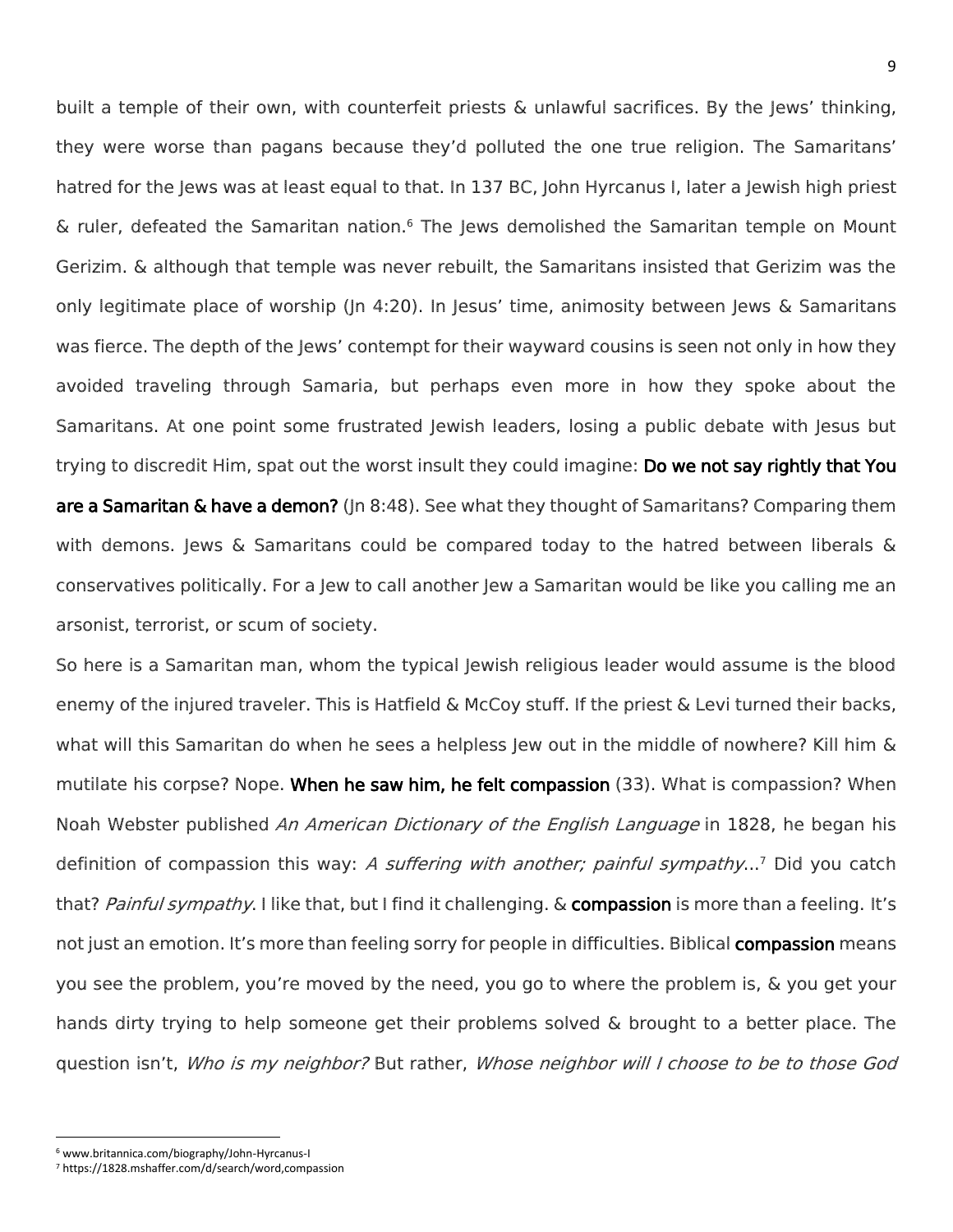brings across my path today? The burden is always on me, not on those in need. What was Jesus saying? It was a preliminary answer to the original question. It was a tough reply with a subtle rebuke aimed at the lawyer who'd raised the question. Status as religious leaders did nothing to make the priest & Levite fit for the kingdom. Pure & undefiled religion before our God doesn't consist in birthrights & bloodlines or rituals & verbal confessions of faith (Js 1:27). Pure religion is something else entirely. The Samaritan now takes center stage & notice how this man loves his neighbor. He saw him (33). Nothing remarkable there. The priest & the Levite got that far, but they showed no love. This man, a heretic & outcast, was moved by compassion. Something in his heart went out to the man. He saw & embraced the urgent need to rescue & give aid to the man. He bore the injured man's burden as if it were his own. 34

He came to him. That's the polar opposite of what the priest  $\&$  Levite did. He bandaged his wounds, **pouring on oil & wine** (34). Remember that everything of value had been taken from the injured man. So whatever the Samaritan used to help him came from his own belongings. The Samaritan was using his own provisions. The expression used tells us he wasn't stingy with the wine & oil. Jesus is purposely stressing the lavishness of the Samaritan's generosity. Then Jesus says, he put him on his own beast, probably a donkey or a mule (34). So the Samaritan walks, with the injured man riding. What Jesus aims to underscore here is this isn't minimal care. No, the Samaritan was making an extraordinary sacrifice for someone he didn't even know, an enemy at that. He **brought** him to an inn & took care of him (34). He didn't leave him alone there but stayed with him. He rented a bed, got the man settled, & then stayed with him to help nurse him back to health. He continued to treat his wounds, providing food, sleep, comfort, water, & whatever care the injured man needed. He stayed with him through the night, because vs 35 says, 35.

Two denarii was 2 full days' wages. Again, this was remarkable charity, especially considering the men were strangers & racial enemies of one another. Yet the Samaritan gave up his own clothes, his supplies, his time, a night's sleep, & a significant sum of cash. He even promised to pay more if necessary. He was concerned about the needs of his neighbor & left a blank check for him. The Samaritan had never met the other man. He didn't know how the traveler got in the condition he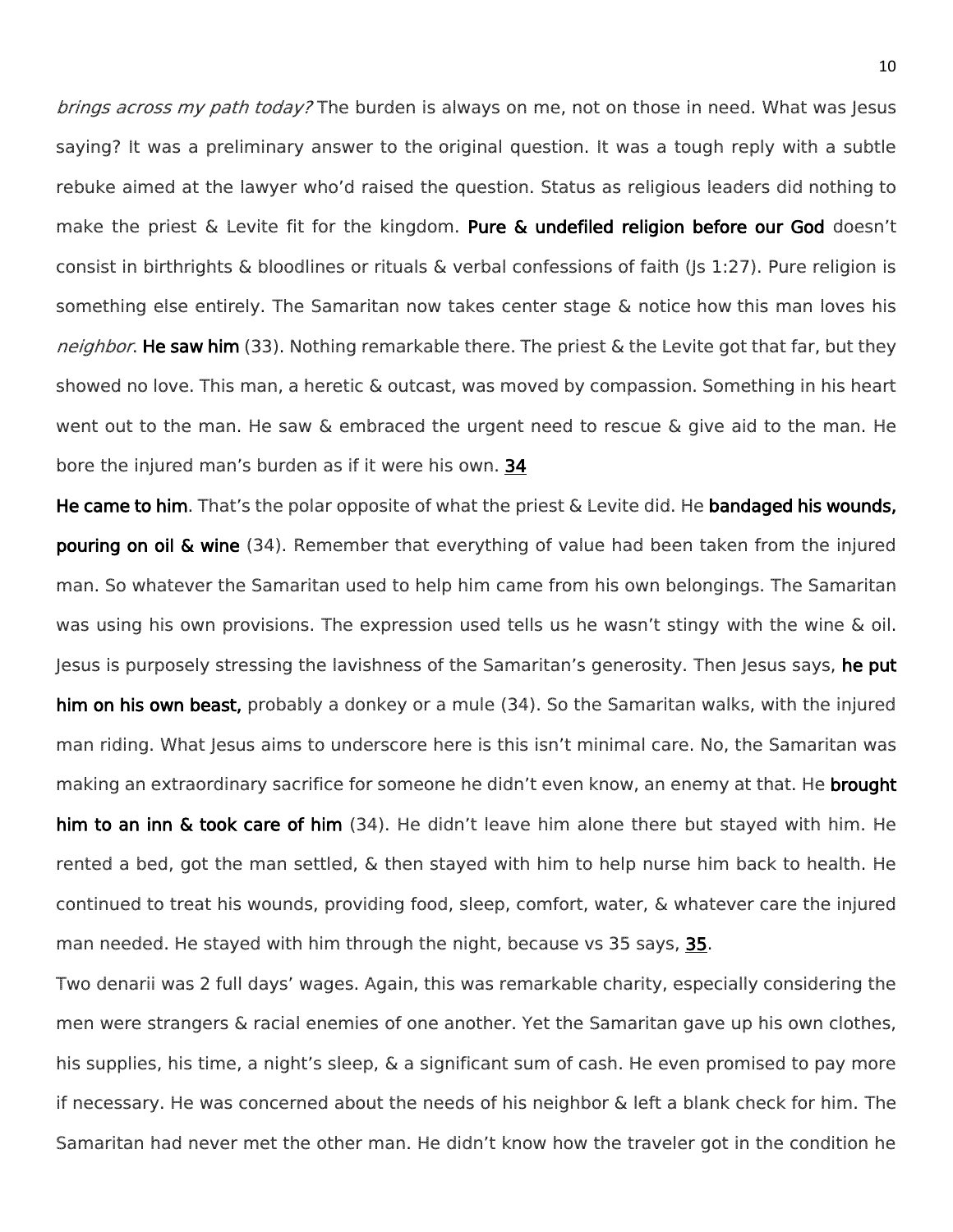found him in, & in Jesus' telling of the story, he didn't even stop to investigate or ask the man what happened & how he came to be in this condition. For all he knew, this man could have started the fight & deserved what he got. His heart was so full of love that when someone came across his path with a desperate need he was able to meet, he did everything he could possibly do. There was never a question or hesitation. In other words, the Samaritan never stopped to ask what the lawyer had asked, who is my neighbor? (29). The far more important question is, Whose neighbor am I? & the answer is anyone in need. How neighborly am I to those around me? Jesus changes the question from, *What kind of person is my neighbor?* to *What kind of person am I?* He changes it from, What kinds of people are worthy of my love? to How can I become the kind of person whose compassion disregards status of race, politics, economy, or anything else<sup>ne</sup> Let's be honest with ourselves. If we encountered a scenario like this in real life, most of us would probably think the Samaritan's generosity toward this stranger seems excessive. Did you ever set aside everything to help a total stranger in a desperate situation? More to the point, have you ever done that for someone who was your enemy? Have you singlehandedly provided everything he needed? Tended his wounds, fed him, stayed with him through a long night of pain, paid his bills, provided him with room, board, & medical care, & then leave him with a blank check to pay everything he might need? Probably not. But, there is someone you've done all those things for: yourself. That's precisely how we look after our own needs, isn't it? Give me whatever I need. Call the best doctor. Get me to the best medical facility. Arrange the best care I can get. Take care of me as long as I need it. Pamper me. We might get closest to true self-sacrifice with a family member or a very close friend. But who would do this for a stranger let alone an enemy? This kind of thing is simply not done. But that is required if we truly love our neighbor as ourselves. No doubt you've done something wonderfully generous at some point in your life but do you truly love strangers like this all the time? Of course not. Jesus is describing a rare love that has no limits. Keep in mind that this is a reply to the lawyer's original question in vs 25: What shall I do to inherit eternal life? The answer goes like this: What does the law say? 27-28

l

<sup>8</sup> John Piper, www.desiringgod.org/messages/love-your-unborn-neighbor